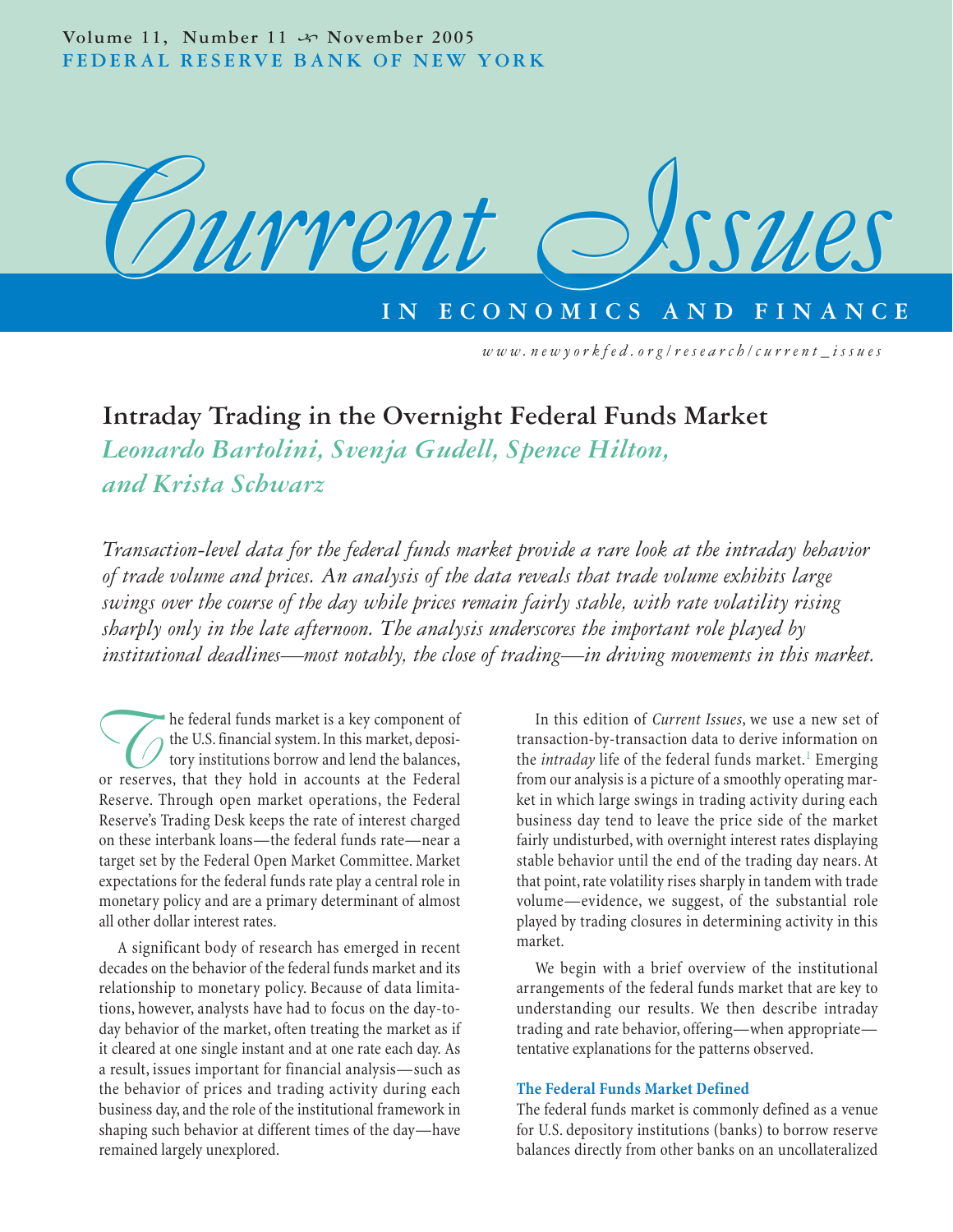basis, generally for same-day delivery and for very short terms. A more accurate definition of this market, however, would reflect the distinction the Federal Reserve makes between various types of bank borrowings, some of which qualify as federal funds, and some of which do not.

The Federal Reserve's Regulation D requires banks operating in the United States to hold reserves, either in the form of balances in deposit accounts at the Federal Reserve or as cash in their vaults, in a fixed proportion to some of their deposit liabilities.<sup>2</sup> Reserve requirements represent a cost to banks because reserve holdings yield no interest. But Regulation D exempts from the definition of a "deposit," and hence from reserve requirements, bank liabilities arising from borrowings from other banks, from various government agencies and, under certain conditions, from securities dealers. These exemptions from Regulation D effectively make the federal funds market a distinct market in which trades giving rise to exempt bank liabilities are arranged.<sup>3</sup>

The federal funds market is divided into two segments brokered and direct trading—that differ markedly in trading methods, price dynamics, and institutional participation. In the market's brokered segment, trades are initially matched through a handful of brokers, and participation is mostly confined to larger banking institutions that are active in other financial markets or that settle large volumes of financial transactions on behalf of their depositors.

By contrast, in the market's direct trading segment, trades are arranged directly between institutions, one of which is often a smaller, more retail-oriented institution while the other tends to be a larger institution, active in the brokered segment. Of the thousands of banks eligible to trade in the federal funds market, only about two or three hundred are active in the brokered segment. Rates in the brokered segment are especially responsive to shifting conditions in the aggregate supply or demand for reserves, while rates in the direct market are often determined with reference to prevailing brokered rates.<sup>4</sup>

Other key distinctions among federal funds trades are those between overnight and term loans, and between trades that settle on a same-day (spot) basis and those that settle on a forward basis. Spot trades of overnight loans account for the vast majority of trading. Accordingly, our analysis focuses solely on spot overnight trading in the brokered segment of the federal funds market.

# **Uses of the Federal Funds Market**

Trading in the federal funds market serves two broad purposes.<sup>5</sup> First, a bank may borrow or lend federal funds to alter its interest rate exposure, either to take advantage of an interest rate outlook or to guard against a particular interest rate risk. Used in this way, federal funds borrowed or lent are similar to many other assets or liabilities on bank balance sheets except for their unsecured nature and generally short maturity.

Second, a bank may use the funds market to offset other transactions—whether initiated by its depositors or by the bank itself—that would otherwise leave it with a reserve position out of compliance with Federal Reserve regulations.

Many of the intraday patterns in the federal funds market . . . can be related to institutional features of the Fedwire payment infrastructure.

Banks pay penalties if they end any day overdrawn on their account at the Fed or if they hold an insufficient cumulative level of reserves at the end of each two-week interval, or "reserve maintenance period."6 However, because they earn no interest on reserve holdings, banks also try to minimize the amount of reserves held in excess of their requirements.

When used to maintain compliance with Federal Reserve regulations, the funds market may be viewed as an extension of the wholesale payments framework. To settle large financial payments undertaken either at their own initiative (including lending of federal funds) or on behalf of depositors, the banks making payments instruct the Fed over its electronic payment system—known as Fedwire—to transfer reserve balances from their accounts to the accounts of the banks receiving payments. Fedwire instructions are processed as soon as they are received.<sup>7</sup>

Because of the large, often uncertain flow of payments clearing on Fedwire every day, banks rely extensively on federal funds trading to maintain their reserve balances within desirable ranges. It is not surprising, then, that many of the intraday patterns in the federal funds market described in this article can be related to institutional features of the Fedwire payment infrastructure. The most important of these features, as we shall see, is the closing of Fedwire, scheduled for 18:30, at which point trading in the funds market for same-day settlement also ends.

## **Federal Funds Micro Data**

To study the intraday behavior of the funds market, we acquired records of all federal funds transactions executed by Euro Brokers, one of the largest brokers in this market,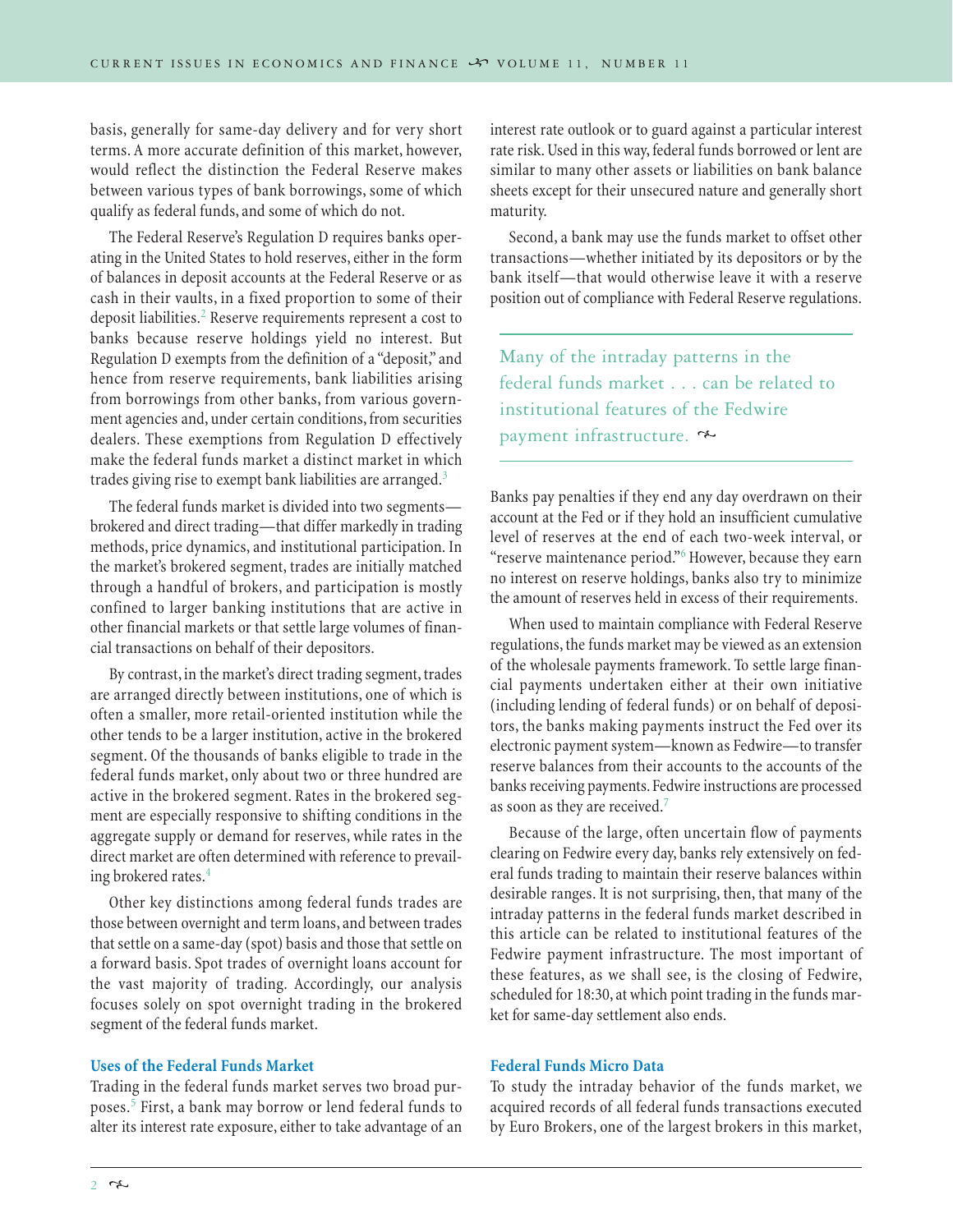#### Chart 1 Trading Volume



from February 2002 to September 2004. For each transaction, we obtained information on the amount traded, the agreed-upon interest rate, starting date, term, and trade completion time. $8$  (We obtained no information on trading parties.) After dropping forward and term transactions and a few anomalous data, we were left with a sample of more than 100,000 individual trades over 660 business days. We arranged these trades by completion time into twenty-two half-hour intervals beginning at 7:30, when an appreciable volume of trading in this market begins, and ending at 18:30, when trading normally ceases. We used data aggregated over these half-hour intervals as the basic inputs for our analysis.<sup>9</sup>

# **Intraday Patterns in Trading Activity**

Measures of trading activity exhibit large swings over a typical business day. Trading volume first peaks in the morning, between 8:30 and 10:00, dips from late morning through mid-afternoon, and then peaks again at even higher levels late in the afternoon, with nearly 40 percent of total trading condensed in the last two hours (Chart 1).<sup>10</sup> Several factors likely contribute to this pattern. The morning peak in activity may stem from efforts by banks with more predictable payment flows and trading needs to get much of this trading out of the way early on, thereby preserving maximum flexibility to respond later in the day to trading needs brought on by unexpected payment flows. The temporary overlap with trading in European financial centers, when institutions based in these areas are more active, also likely contributes to a higher volume of federal funds trading during the morning hours.

The late afternoon rise in activity coincides with a clustering of several institutional deadlines late in the day. Settlement of securities transactions ends at 15:00, causing securities dealers to defer much of their trading in the money market until that time, when their security-related balance sheet position becomes certain. Banks' trading of federal funds late in the day may also be spurred by diminishing uncertainty about client transactions and other payment flows in the hour or two before Fedwire closes at 18:30. By postponing trading until such transactions have largely been completed, banks subject to uncertain cash flows can avoid transaction and other costs associated with being both a lender and a borrower of funds on the same day.

Trading volume may be broken down further into trading intensity and average trade size. The distribution of the total number of trades across half-hour intervals in each day is similar to the distribution of total trading volume (Chart 2). Average trade size, however, presents a somewhat different pattern, peaking shortly before security markets close at 15:00 and again just before the funds market closes at 18:30 (Chart 3).

The smaller average trade sizes observed in the morning likely reflect more active participation by smaller institutions, which face less uncertainty about payment flows and prefer to avoid the rate volatility prevailing later in the day. The mid-afternoon peak in trade size may reflect a relatively greater contribution from large banks involved in clearing security-related flows, while the late-day peak can probably be tied to heavier activity by large money-center banks, which are subject to the greatest uncertainty about their

#### Chart 2 Trading Intensity

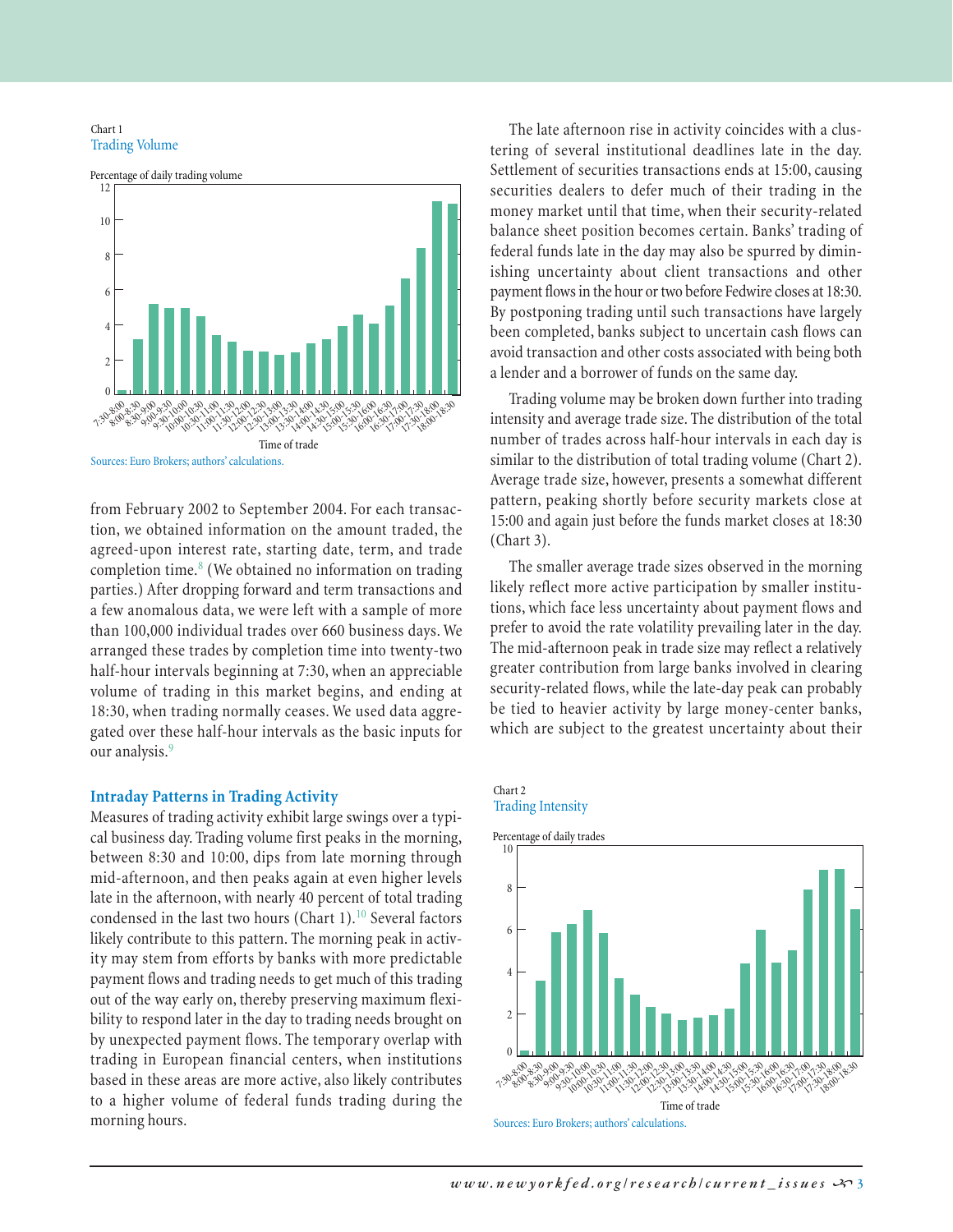



payment flows. Furthermore, as the deadline for trading approaches, banks often arrange trades in larger blocks to ensure that all needed trading is completed quickly before the market closes, even if this requires sacrificing some potential rate advantage.

## **Intraday Behavior of the Federal Funds Rate**

While trading activity fluctuates markedly over the course of the day, the price side of the market displays more uniform and purposeful patterns, many of which can be related to the approaching end-day deadline at 18:30.

One such pattern is the smooth decline in average funds rates—measured in Chart 4 as the average deviation from the federal funds target in each half-hour interval—over a typical business day. This pattern likely reflects the different risks faced by net borrowers and net lenders in choosing the best time to complete their trading.

In particular, banks seeking to lend out their excess reserves often have the flexibility to defer lending from the present day until later in the reserve maintenance period without risking accumulating too many reserves for the maintenance period. For this reason, reserve-rich banks tend to play a more subdued role in the determination of interest rates around the close of business. In contrast, banks that keep relatively low reserve balances and must borrow to meet their reserve requirements are often in the position of having to borrow some reserves before close of business every day, to avoid ending any day overdrawn on their account at the Fed. Because of this risk, these banks may defer their borrowing from early until late in the day only if slightly lower expected borrowing costs compensate for the risk that they might not be able to find a lender before the market closes.

Intraday patterns in fed funds rate volatility also illustrate how participants in this market respond to liquidity changes with the aim of minimizing the cost of holding

The smooth decline in average funds rates . . . over a typical business day . . . likely reflects the different risks faced by net borrowers and net lenders in choosing the best time to complete their trading.  $\sim$ 

reserve balances while meeting reserve requirements. Our data show that interest rate volatility remains stable until mid-afternoon, after which time it rises sharply until day's end (Chart 5). Clearly, rate volatility may be higher late in the day because mismatches between the trading needs of borrowers and lenders are often realized only at that time. For instance, mismatches may occur if banks with available funds to lend have exhausted (or never had) a lending line of credit to banks needing to borrow. More widespread disparities may also arise if the supply of reserves left by the Fed's Trading Desk after arranging open market operations in the morning does not match banks' aggregate demand for

Chart 4 Deviation of Average Rate from Target



Sources: Euro Brokers; authors' calculations.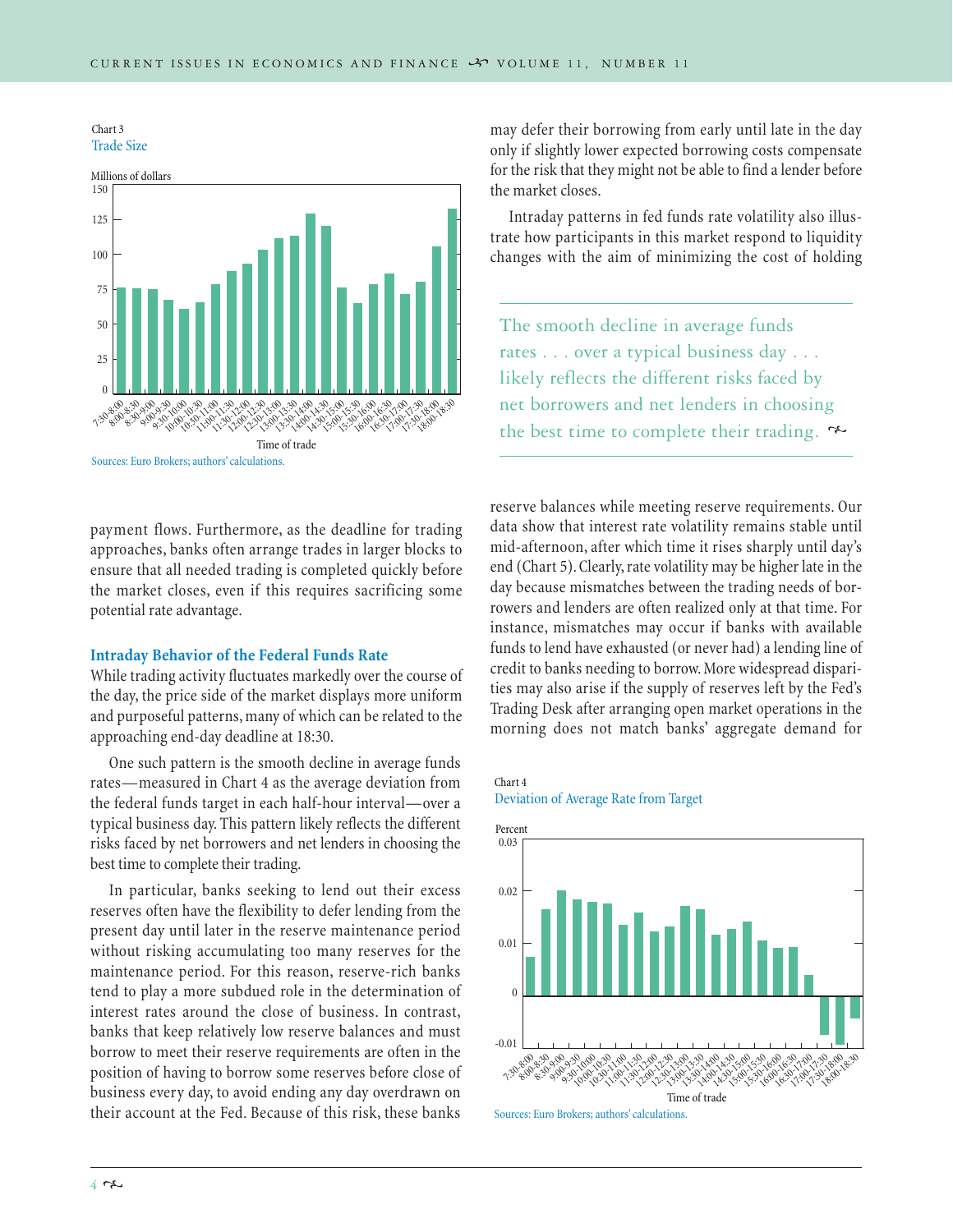Chart 5 Standard Deviation of Rates



reserves. These imbalances are generally not recognized until rather late in the day, thus increasing the potential for abrupt rate movements at that time.

There is, however, a more subtle reason for the intraday rise in volatility. Over the course of each day, banks are subject to recurrent shocks to their holdings of reserves when they make or receive payments on behalf of their depositors or when they settle the trades they have arranged in other markets. Initially, these shocks poorly predict banks' net need for reserves during the rest of the day, since many other, possibly offsetting shocks may occur before day's end. As a result, banks need not enter the funds market to respond fully or immediately to payment surprises coming early in the day, and so these shocks tend to have little impact on rates. However, as the day advances and payment shocks begin to signal more clearly banks' net borrowing or lending needs during the time remaining before market close, banks respond more promptly to payment surprises.

# **Relationship between Intraday Trading Volume and Rate Volatility**

To what extent does rate volatility in the federal funds market move with trading volume over the course of the day? A comparison of Charts 1 and 5 reveals a clear correspondence late in the day, just ahead of the close of the market, when both trading volume and rate volatility surge. Earlier in the day, however, no such correlation is evident: trading volume starts out high in the morning and then falls steadily until midday, while rate volatility is relatively stable throughout these hours.

This pattern contrasts with that observed in equity and other markets, $11$  where trading volume and rate volatility tend to move together *throughout* the day. Both volume and rate volatility start from high values at market opening, decline until midday, and then—as in the federal funds market—increase steadily ahead of market closing.

One explanation often advanced for the positive link between trading volume and rate volatility in equity and other markets centers on the role of trading closures.<sup>12</sup> According to this explanation, news accumulated during the overnight nontrading period causes both trading volume

The surge in trading volume and rate volatility in the federal funds market toward the end of the trading session is consistent with the explanation that market closures contribute significantly to the positive link between trading volume and rate volatility.

and rate volatility to spike up at market opening as investors adjust the position inherited from the previous day to reflect overnight news. Similarly, as the end of the trading day nears, investors increase trading in preparation for the overnight closure, and rate volatility rises.<sup>13</sup>

The surge in trading volume and rate volatility in the federal funds market toward the end of the trading session is consistent with the explanation that market closures contribute significantly to the positive link between trading volume and rate volatility. And the absence of any similar positive correlation between trading volume and rate volatility early in the morning may be attributed to the existence of a closely related market, the Eurodollar market, which opens several hours ahead of the federal funds market, affording many institutions the opportunity to adjust to overnight news well before the opening of the funds market.

# **Volume and Rate Patterns on High-Payment-Flow Days**

Finally, we explore the behavior of the federal funds market on days with a high concentration of securities settlements, government payments, and other systematic shocks to payment flows in the financial system.<sup>14</sup> We find that the intraday deviation of rates from the target shifts up sharply on high-payment-flow days, by about 7 basis points on average (Chart 6). Despite this upward shift, however, the contour of rate movements over high-payment-flow days is qualitatively similar to that observed on other days.<sup>15</sup> Similarly, we find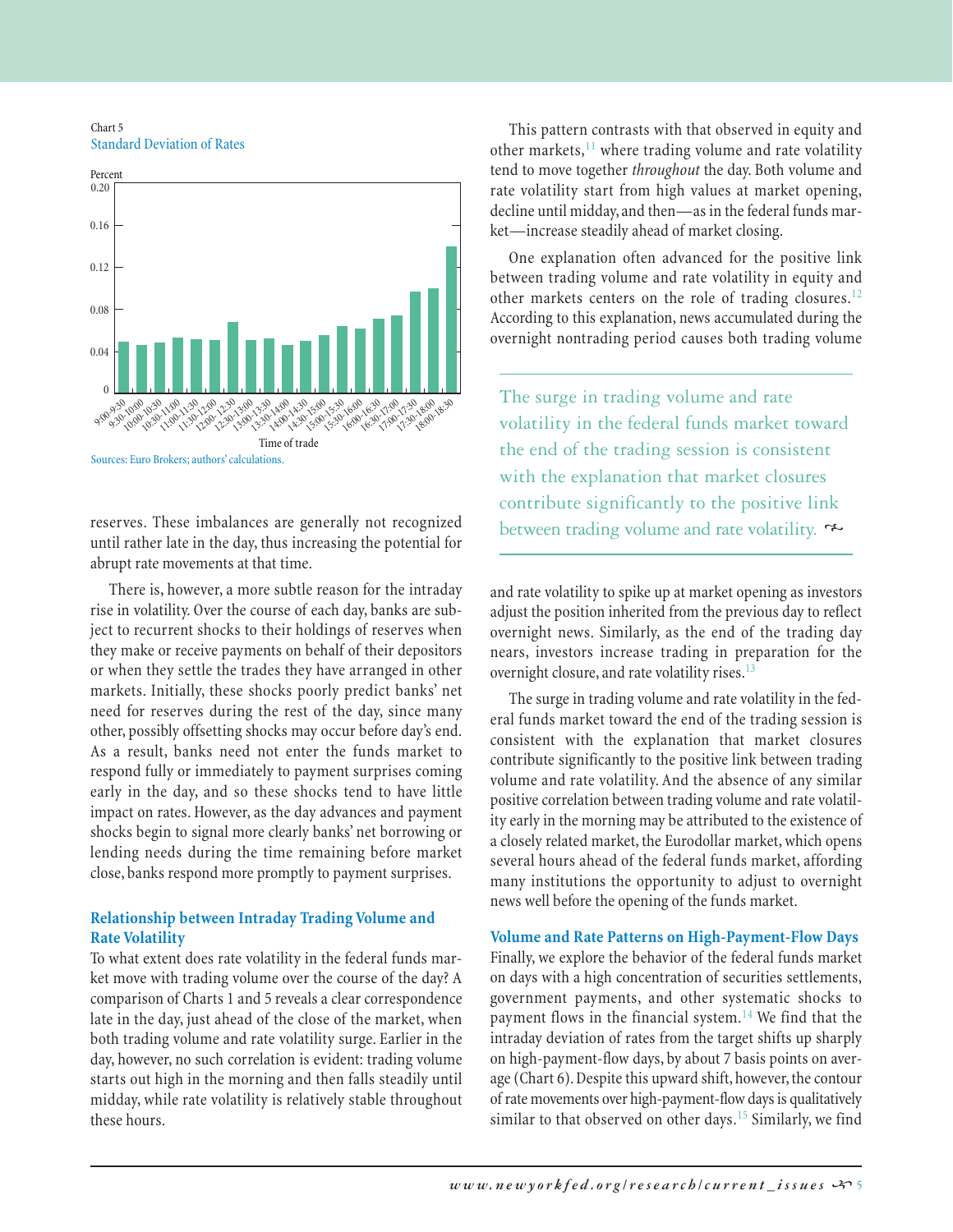Chart 6 Deviation of Average Rate from Target



no significant difference between high-payment-flow and other days with respect to average daily trading volume, its intraday distribution, or intraday rate volatility. We interpret these patterns as suggesting that higher payment flows serve to increase banks' precautionary demand for liquid funds without altering banks' response to shocks or their incentives to trade at particular times of the day.

#### **Conclusion**

Lying at the heart of the U.S. financial structure, the federal funds market accommodates the trading needs of banking institutions that must borrow or lend reserves on short notice and for short periods. The market's daily life is characterized by a number of institutional deadlines, the most important of which is the cessation of reserve flows between banks on Fedwire at day's end. The final tallying of banks' reserves for regulatory purposes, also occurring at the closing of Fedwire, provides further incentive for banks to trade near the end of the day. Our analysis shows that both trading activity and rates display their most pronounced movements in conjunction with this deadline, although distinctive patterns are also exhibited during the rest of a typical business day.

The intraday patterns that we document warrant closer scrutiny. In principle, they are likely to be more robust over time than those biweekly patterns associated with different days in a reserve maintenance period that have been the focus of previous studies. For while the Federal Reserve's Trading Desk may influence day-to-day rate patterns by adjusting its provision of reserve supply within a maintenance period, under its current operating framework, it lacks a comparable means to alter intraday patterns.

#### **Notes**

1. For analyses of the federal funds market that focus on day-to-day developments, see Lucas, Jones, and Thurston (1977) and Hamilton (1996).

2. For details on Regulation D and U.S. reserve requirements, visit <http://www.federalreserve.gov/regulations/> and see the discussion in *The Federal Reserve System: Purposes and Functions* (Board of Governors of the Federal Reserve System 2005, chap. 3).

3. For simplicity in this article, we refer to all institutions active in the federal funds market as "banks." Nevertheless, certain nonbank institutions are important lenders in the market, including government securities dealers and government-sponsored enterprises such as Freddie Mac and Fannie Mae. Accordingly, bank liabilities created by borrowing from these institutions are exempt from Regulation D.

4. See Demiralp, Preslopsky, and Whitesell (2004).

5. Banks may use other markets for these same purposes, particularly the Eurodollar market. An examination of the linkages between the federal funds market and the Eurodollar market may be found in Bartolini et al. (2005).

6. In addition to meeting reserve requirements, banks must also satisfy contractual clearing commitments they have arranged with the Federal Reserve. See the discussion of contractual clearing balances in Board of Governors of the Federal Reserve System (2005, chap. 3).

7. On the day the federal funds transaction matures, the original borrowing bank will instruct the Federal Reserve over Fedwire to move balances from its account to the Fed account of the lending bank for the principal amount of the loan plus the agreed-upon interest.

8. We had to estimate the completion time for a minor fraction of trades whose recording was delayed during the end-day trade reconciliation that Euro Brokers conducts daily over a twenty-to-thirty-minute interval between 17:00 and 18:30.

9. As a preliminary step, we verified that our Euro Brokers data could be viewed as representative of the entire brokered federal funds market by comparing aggregate daily average Euro Brokers interest rates with daily average federal funds rates calculated by the New York Fed and based on data derived from all major brokers. We found only very small and nonsystematic deviations. See Bartolini et al. (2005) for details.

10. In contrast, the distribution of trading volume across the days of a typical reserve maintenance period shows no pattern. See Bartolini et al. (2005).

11. See, for instance, Wood, McInish, and Ord (1985), Gallant, Rossi, and Tauchen (1992), and Abhyankar et al. (1997).

12. See Brock and Kleidon (1992).